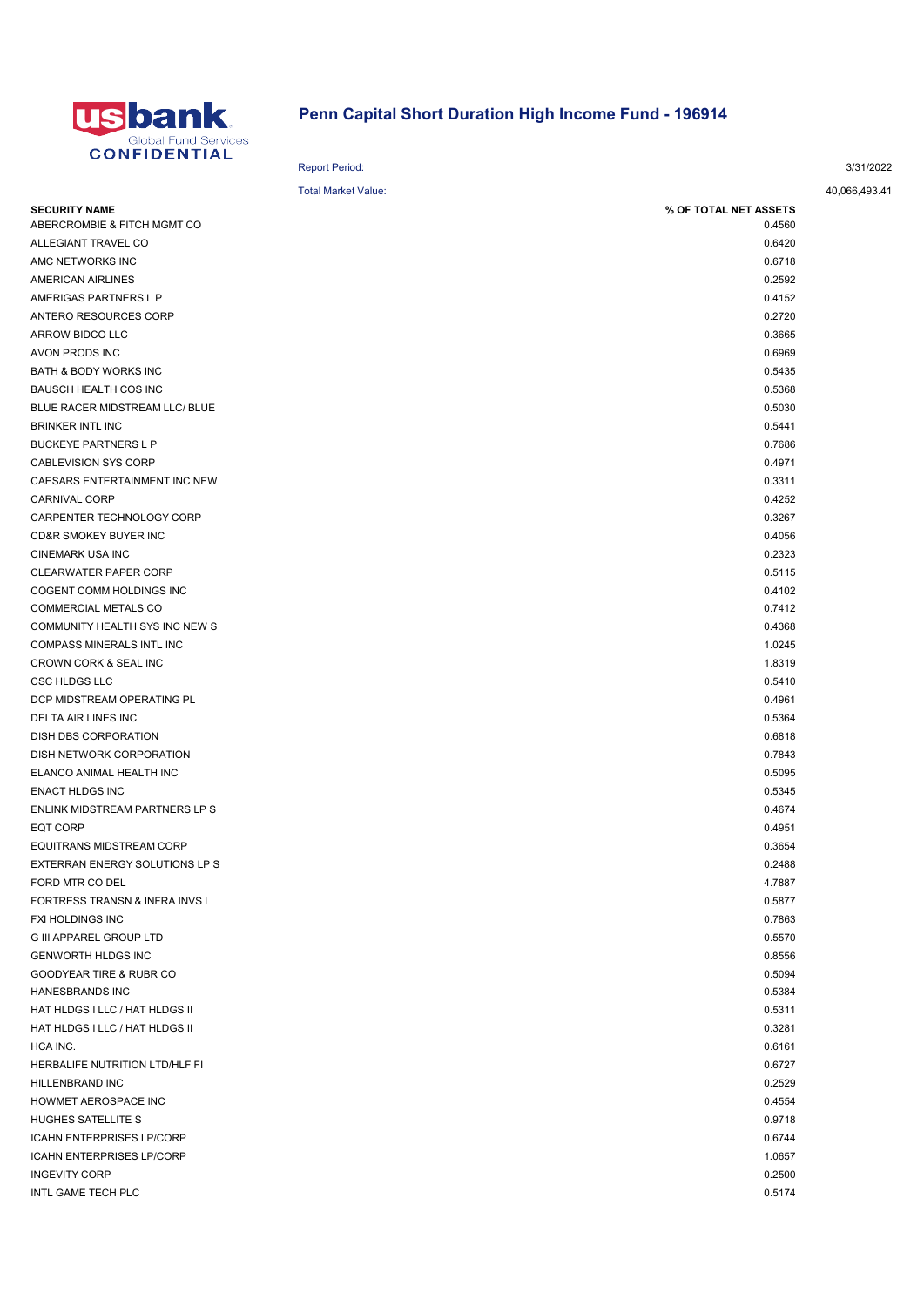| <b>ISTAR INC</b>                                    | 0.5472           |
|-----------------------------------------------------|------------------|
| JAGUAR LAND ROVER PLC                               | 0.3682           |
| <b>KB HOME</b>                                      | 1.2235           |
| KEHE DISTRS LLC/ KEHE FIN CORP                      | 0.3452           |
| KOPPERS INC PA                                      | 0.3022           |
| LAREDO PETROLEUM INC                                | 0.2572           |
| LIVE NATION ENTERTAINMENT INC                       | 0.2601           |
| LUMEN TECHNOLOGIES INC                              | 0.5194           |
| <b>MACYS RETAIL HLDGS INC</b>                       | 0.1767           |
| MACYS RETAIL HLDGS INC                              | 0.6423           |
| MARRIOTT OWNERSHIP RESORTS INC                      | 0.3161           |
| <b>MATTHEWS INTL CORP</b>                           | 0.9694           |
| <b>METHANEX CORP</b>                                | 0.4811           |
| <b>MGIC INVT CORP WIS</b>                           | 0.5058           |
| MGM GROWTH PPTYS OPER PRTN/<br>MICHAEL KORS USA INC | 1.1556<br>0.5029 |
| NAVIENT CORPORATION                                 | 0.3152           |
| NAVIENT CORPORATION                                 | 2.3095           |
| NETFLIX INC.                                        | 0.6945           |
| NEWELL BRANDS INC                                   | 0.2691           |
| NEWFIELD EXPL CO                                    | 0.2464           |
| NEWMARK GROUP INC                                   | 0.7997           |
| NEXTERA ENERGY OPER PARTNER LP                      | 0.4993           |
| NMG HOLDING COMPANY INC                             | 0.4941           |
| NMI HLDGS INC                                       | 0.9714           |
| NOVA CHEMICALS CORP MTN BE                          | 1.0104           |
| <b>NOVELIS CORP</b>                                 | 0.1650           |
| OCCIDENTAL PETE CORP                                | 2.5511           |
| OCEANEERING INTL INC                                | 0.4161           |
| OCI N V                                             | 0.5966           |
| ONEMAIN FINANCIAL CORPORATION                       | 0.6683           |
| OPPENHEIMER HLDGS INC                               | 0.5414           |
| OWENS & MINOR INC                                   | 1.5654           |
| <b>OWENS BROCKWAY</b>                               | 0.6604           |
| PARK INTER HLDGS LLC / PK DOME                      | 0.4926           |
| PITNEY BOWES INC                                    | 0.4040           |
| PRIME SEC SVCS BORROWER LLC /                       | 1.0533           |
| QUEBECOR MEDIA INC                                  | 0.4042           |
| QVC INC                                             | 0.2901           |
| QVC INC                                             | 0.3208           |
| QWEST CORP                                          | 1.7099           |
| RADIAN GROUP INC                                    | 1.0910           |
| RANGE RES CORP                                      | 0.2882           |
| REALOGY GRP LLC/REALOGY CO                          | 0.4469           |
| <b>RLJ LODGING TR</b>                               | 0.3750           |
| ROCKPOINT GAS STORAGE CDA LTD                       | 0.5056           |
| ROYAL CARIBBEAN GROUP                               | 1.5751           |
| ROYAL CARIBBEAN GROUP                               | 0.3000           |
| SABRE GLBL INC                                      | 0.4650           |
| SEAWORLD PKS & ENTMT INC                            | 0.5247           |
| SERVICE PPTYS TR                                    | 0.4012           |
| SERVICE PPTYS TR                                    | 0.4296           |
| SERVICE PPTYS TR                                    | 1.1341           |
| SIRIUS XM RADIO INC                                 | 0.4665           |
| SIX FLAGS ENTERTAINMENT CORP.                       | 0.5181           |
| <b>SLM CORP</b>                                     | 0.3794           |
| <b>SM ENERGY COMPANY</b>                            | 0.5387           |
| SPIRIT AEROSYSTEMS INC                              | 0.4823           |
| SPIRIT IP CAYMAN LTD / SP                           | 0.3547           |
| SPRINGLEAF FINANCE CORPORATION                      | 1.7702           |
| <b>SSL ROBOTICS LLC</b>                             | 0.6089           |
| STARWOOD PPTY TR INC                                | 0.7779           |